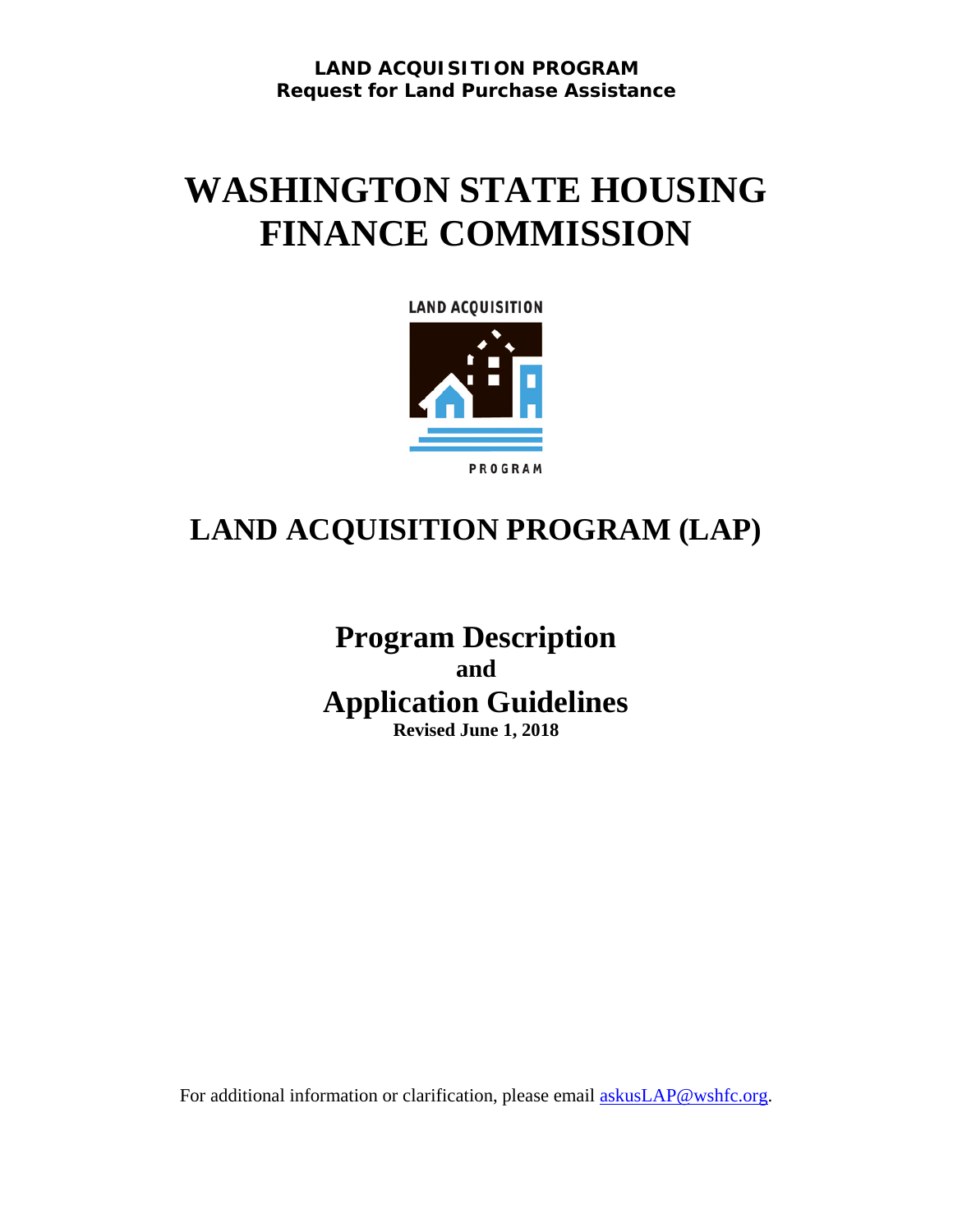## **PROGRAM DESCRIPTION**

**Please note: for projects that will be financed with the all or a portion of the \$1,000,000 of the State's allocated funds to the program, RCW 43.185A.110 "Affordable housing land acquisition revolving loan fund program" will supersede any of the following policy or procedures.** 

### *The following program description pertains to projects financed with Program Related Investment (PRI) dollars only.*

The purpose of the Land Acquisition Program (LAP) is to assist eligible organizations in Washington to purchase land and improved real property suited for either multi- or singlefamily affordable housing development or for nonprofit-owned community service facilities. Nonprofit borrowers must demonstrate sound experience and strong development capacity. LAP is a revolving loan program intended to assist with site and/or site and building acquisition for ownership and/or development by eligible organizations as described in RCW 43.185A.040: "local governments, local housing authorities, nonprofit community or neighborhood-based organizations, federally recognized Indian tribes in the state of Washington, and regional or statewide nonprofit housing assistance organizations." LAP is not intended to be a short-term acquisition bridge financing program; rather LAP is intended to provide longer term acquisition financing for eligible organizations needing expedited access to property. Ideally, property construction will begin (4-6 years) after acquisition; however, loans will be considered for shorter development periods.

LAP was created in 2007 when the Legislature appropriated \$1,000,000 in state funds to create a land acquisition program targeted for affordable housing development now codified as RCW 43.185A.110 noted earlier. The Washington State Housing Finance Commission (WSHFC) has developed and administers the program. The Commission has leveraged the state's initial \$1,000,000 investment over the years with more than \$25 million of its own investments.

All housing developed under LAP must target populations at or below 80 percent of the area median income and rental housing will include a 30-year affordability use restriction. The State appropriated funding for LAP may be used to acquire land on which facilities providing supportive services to affordable housing residents and low-income households in the nearby community may be developed. The WSHFC has provided additional program funding to help acquire land as well as and commercial property that will be redeveloped for affordable housing uses.

LAP has no application deadlines at this time. Applications are accepted and projects considered for funding based upon the availability of lendable proceeds. The intent of the program is to respond quickly to the potential needs of applicants to secure sites as they become available in markets where there is an urgent need for affordable housing or community facilities and there is competition for limited developable land or modified properties not meeting neighborhood need or capacity.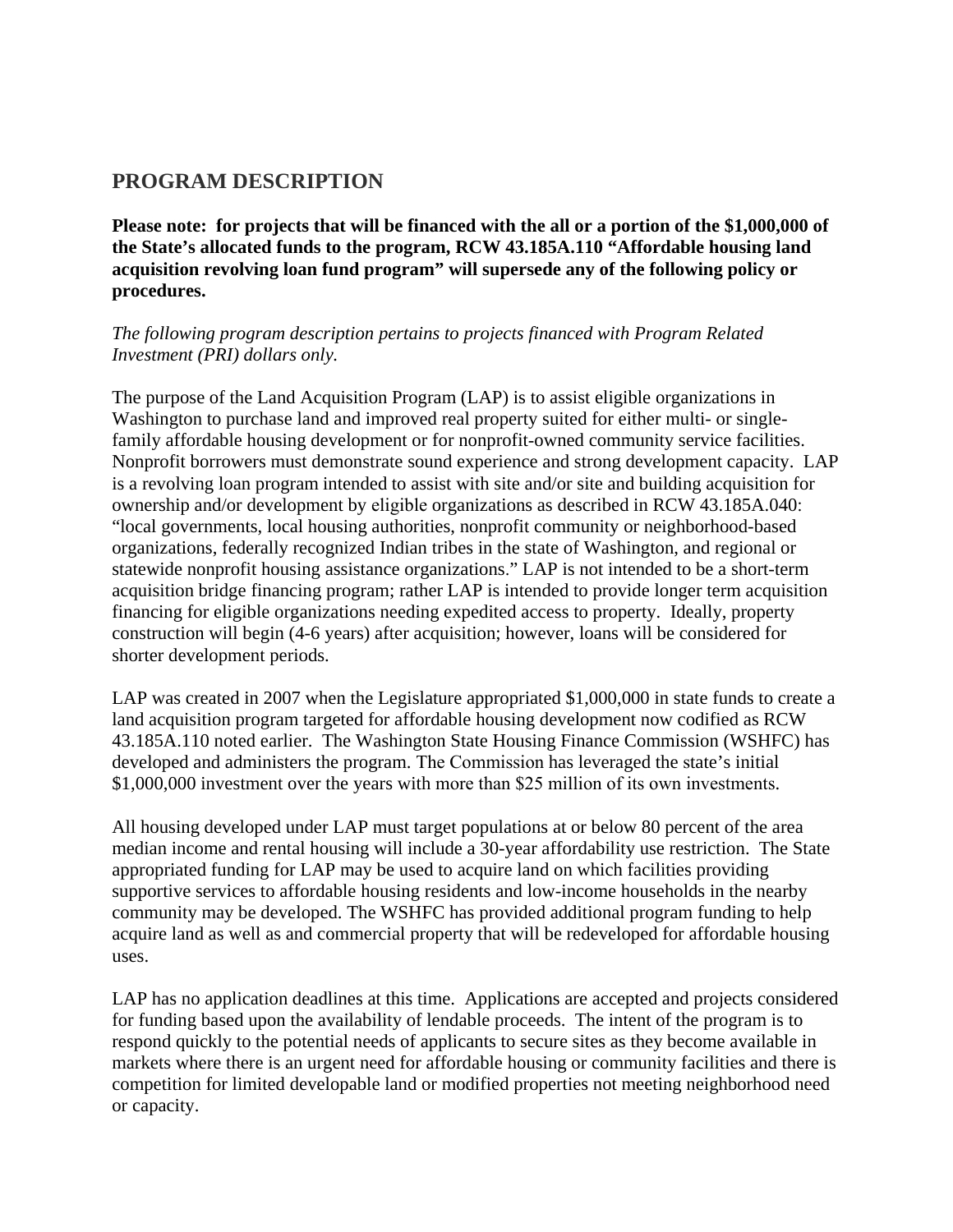There is no maximum loan amount on LAP loans; however, LAP is not intended to cover 100% of site acquisition costs. Strong consideration will be given to applications that propose leveraging LAP funds with other financing sources.

LAP loans have a 1% interest rate with a 1% loan fee and a maximum term of 8 years. There are covenants with the loan placed upon the land that will restrict its use to the purposes of the loan. Interest and principal payments may be deferred for the life of the loan.In all cases, the affordable housing units or the community service facility must be placed in service by no later than the end of the 8<sup>th</sup> year. Projects may not refinance LAP loans for the intended purpose of avoiding the covenants.

Within five years of receiving a LAP loan, the borrower must present WSHFC with an updated development plan, including committed and anticipated financial resources, and an estimated development schedule indicating completing by year eight.

If the borrower does not meet the use commitment within the eight-year period, or if the borrower fails to use the property in a way consistent with the original affordable housing development plan, then the borrower will be required to repay WSHFC the principal of the original loan plus compounded interest calculated at the then current market rate. In addition, the land may be transferred to another eligible organization to be developed into affordable housing or a community service facility consistent with the intent of the LAP with WSHFC approval. In the event of a transfer or sale of the land, there will be a cap on appreciation realized by the original LAP borrower.

## **EVALUATION CRITERIA**

Evaluation criteria will include, but not be limited to, the following:

- Suitability of site for affordable housing and facilities that provide supportive services;
	- o Suitability analysis will include consideration of site's access to transportation, use of existing infrastructure, proximity to necessary services and amenities, and ability to contribute to healthy neighborhood or community development.
- Evidence of strong organizational and financial capacity of the applicant to develop the project including a demonstrated track record of receiving anticipated construction and permanent takeout financing;
- Urgency to acquire site in order to provide affordable housing;
- Leveraging of other sources of acquisition funding; and
- Balancing need and geographic distribution.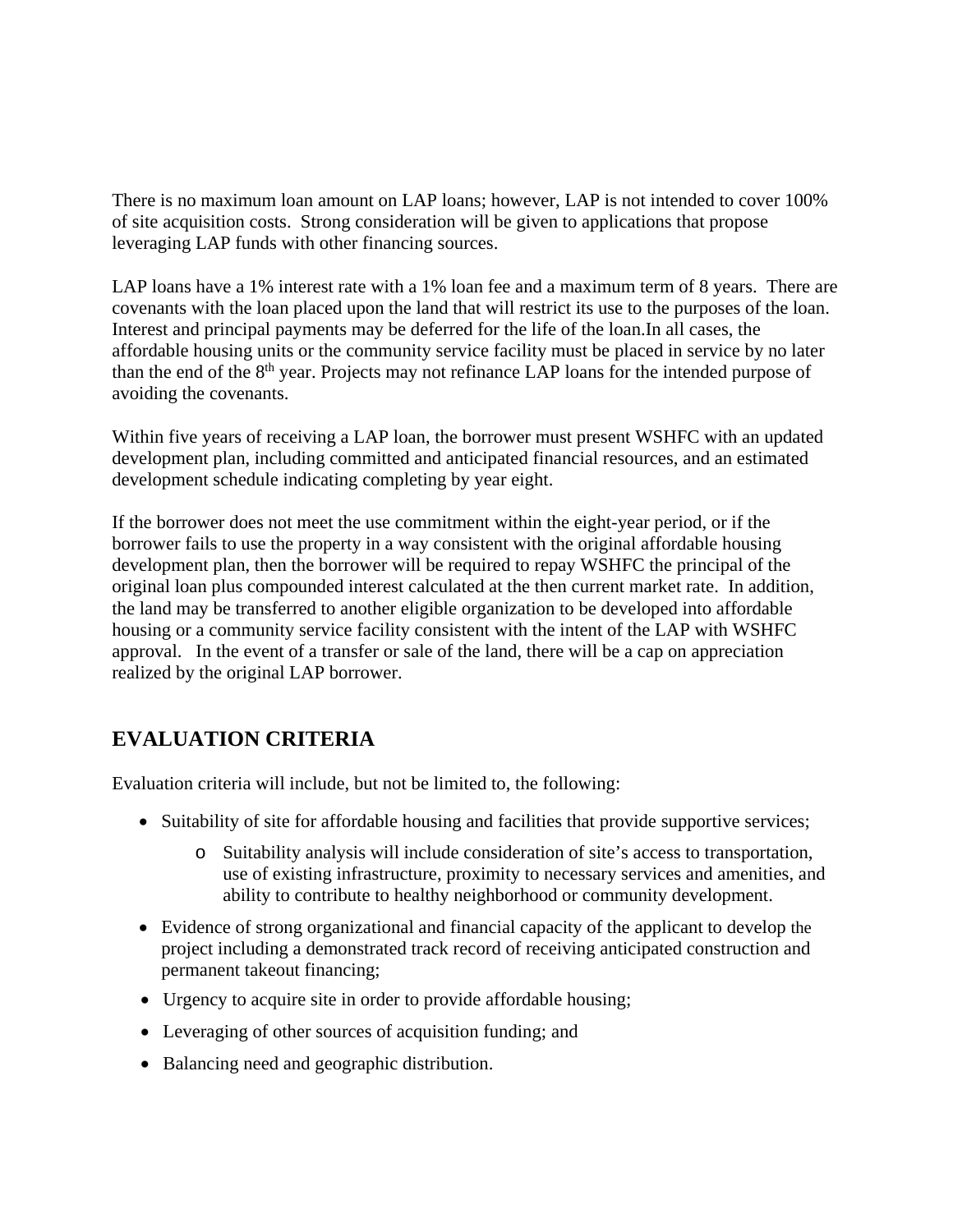## **APPLICATION PROCESS**

Please submit one copy of your complete application package as outlined on Pages 5 and 6 to:

Bob Peterson, Manager Multifamily Housing and Community Facilities Division Washington State Housing Finance Commission 1000 Second Avenue, Suite 2700 Seattle, WA 98104-1046

### **Application Submission: Electronic copy is preferred.**

LAP applications are accepted on a rolling basis with no application deadline. Applications will be accepted and projects considered for funding based upon the availability of funds, site location, community need, population served, and land availability.

WSHFC staff will review proposals to ensure that they are complete. WSHFC may seek clarification from applicants and may conduct discussions and negotiations with applicants who submit proposals found to be reasonably likely to be selected for an award.

Applications will be considered by an advisory committee with final approval by the Executive Director of WSHFC. The advisory committee will include representation from the Washington State Housing Trust Fund and WSHFC. Staff will report periodically to the Board of WSHFC on the status of LAP.

#### **Disclosure**

WSHFC reserves the right to retain all proposals submitted.

Materials and information submitted are subject to public disclosure unless otherwise exempt from disclosure under the Washington Public Records Disclosure Act (RCW 42.17 et seq.). No assurances can be given that any materials provided can be protected from public review and copying.

WSHFC reserves the right without prejudice to reject any and all proposals and to negotiate acceptable proposals with selected applicants.

#### **Protest Procedures**

All protests must be in writing. Such protests must state all facts and arguments on which the protesting party is relying as the basis for its action. Copies of the protest must be mailed or hand-delivered to the office of WSHFC. The protest must be received by WSHFC no later than 5:00 PM Prevailing Pacific Time on the fifth  $(5<sup>th</sup>)$  business day following the applicant's receipt of the notice of rejection, whether oral or written. Only those who are eligible to submit a proposal under the criteria established by WSHFC may protest the rejection of a proposal.

The Executive Director of the Commission will consider the record and all facts available and issue a decision within five (5) business days from receipt of the protest unless additional time is required, in which case the protesting party will be notified by WSHFC. The decision of the Executive Director will be final.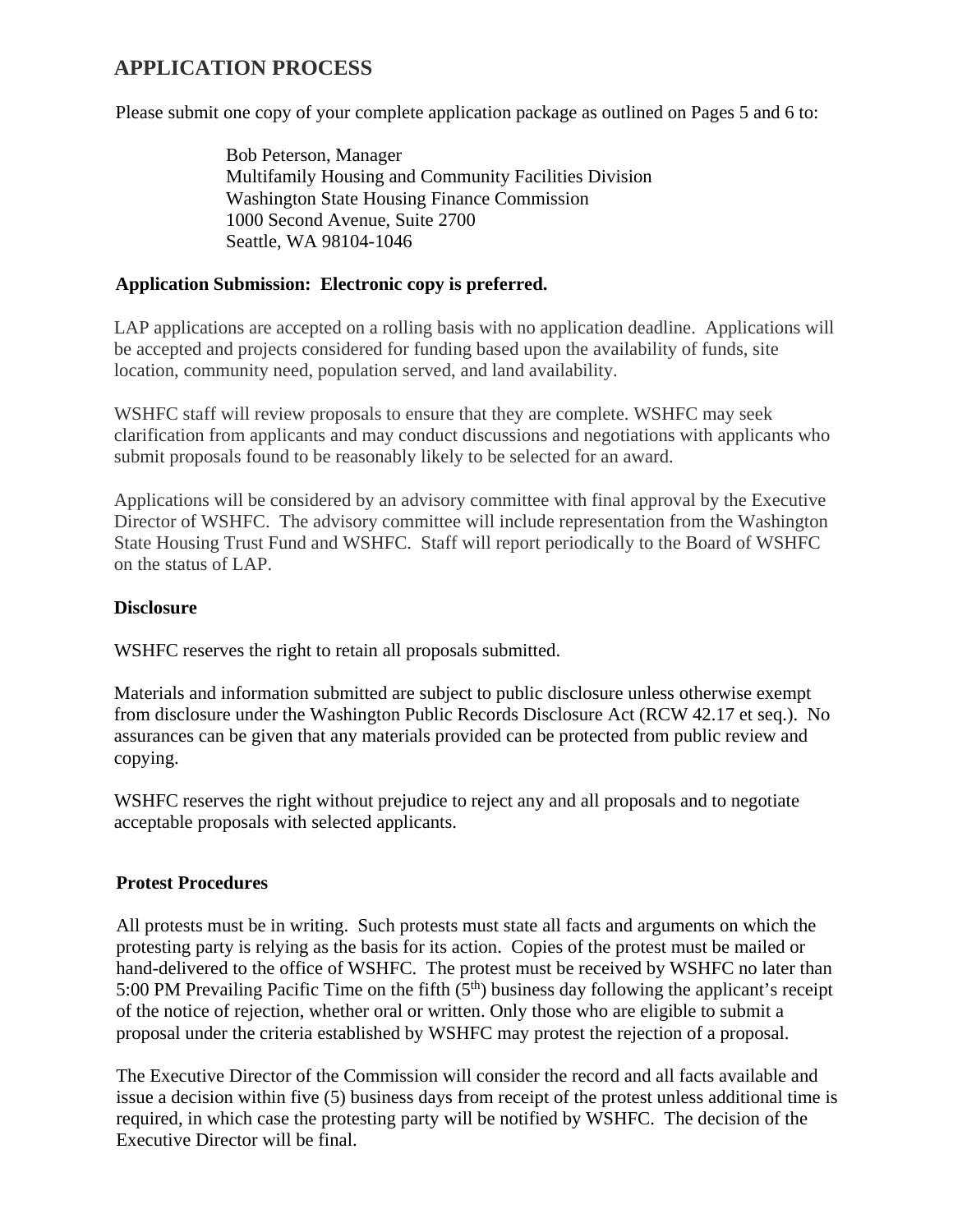## **APPLICATION PACKAGE**

## **I. LAP REQUEST FORM**

Please download and complete application from webpage.

## **II. QUALIFICATIONS/EXPERIENCE**

**A. History and Mission of the Org/Description of Current Organization** Discuss the History and Mission of the Organization. Provide information on the Management Team and Board of Directors.

### **B. Development Team**

To demonstrate development team qualifications, please identify each person or company involved with the project team and their respective roles, to the best of your ability at this time. Include a detailed resume of your team's work experience and qualifications. Additionally, please include the personal resumes of key team members, if available.

## **C. Organizational Development Experience**

Describe your organization's previous experience in affordable housing development including a comprehensive list of affordable housing projects with which you have been involved. Please include all relevant completed projects as well as projects in your pipeline. The projects listed should illustrate your experience with projects similar in scope and size to what is being proposed and demonstrate your organizations track record with receiving relevant funding.

The list of projects should include, but not be limited to, the following:

- Name and location of project
- Your organization's role in the project
- Description of project including type, size, scope, mix of affordability, special needs set-asides
- Sources of financing
- Date project started and completed construction and current status of the project

## **D. Financial Capacity**

Please attach your organization's past two years of audited financial statements. Please also provide your year-to-date interim financial statements.

## **III. PROJECT PROPOSAL**